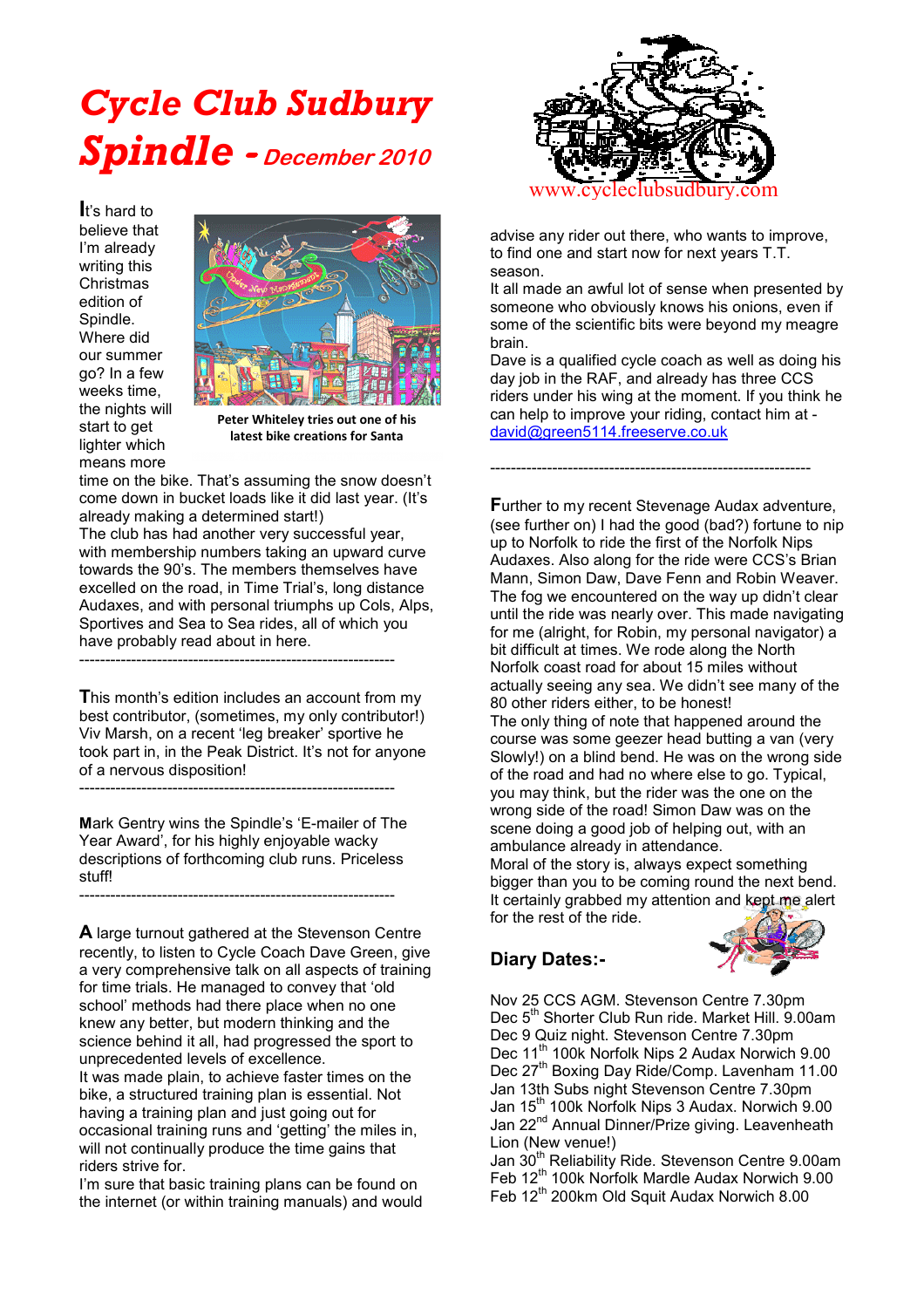

**2010 Open Time Trial - Season Review** 

**T**his season has

followed on from last year's success on the 'Open Roads'.

A total of 145 individual rides in the Open events was slightly down on the previous year's total of 154. They were ridden by 13 different CCS members throughout the season.

Quite a few top 6 placings were gained as our riders continue to improve and bring their times down.

**R**ob Davies rode a remarkable 53.11 on the E2 in June to claim the trophy for the fastest 25 and also a new club record. He then went on to claim the fastest 50 with a 01.57.05 towards the end of the season. A PB of 21.05 for a 10, again on the E2, topped off a successful season and he will surely start closing in on club records next year.

**S**imon Daw had one of his best seasons for many a year as he also rode grass track and road races as well as TT's. During a very busy and committed season, he posted P.B.'s and improved with nearly every ride. He admits he doesn't like the 'drag strip' TT courses and we can only wonder what times he would return if he did!

**J**ames Rush continued to improve his times on various courses and ventured into the 50 mile T.T. territory for the first time. He was hampered mid season with a fall on his second 50 TT (on spilt diesel at a roundabout) and a hospital stay (not related!) and hopes for a more consistent season next year.

**D**amon Day wins my unofficial 'Open TT Rider of the Year' with some



outstanding improvements. He devised his own structured training schedule during the winter and reaped the rewards

throughout the season. He finally went under the hour for a 25 in April and then beat this time by over 2 minutes in June with a 57.09 which was nearly a 4 minute improvement from the previous year. His times for the 10 also saw him improve by 20secs to a 22.39.

**S**tewart Kirk also ventured into new territories by riding two 100 mile TT's during the season. His best time of 04.38.03 was only 8 secs quicker than his second ride. That's consistency for you! His times have also continued to improve over the courses he rode during the previous years and is now homing in on a sub hour ride for a 25 in the coming season.

**L**en Finch and Terry Law have been trading similar times with each other throughout the season in the 10 T.T.'s with **T**erry just shading it with a best of 27.19 over Len's best at 27.28.

Terry also had a fall during a TT, when a car overtook him then promptly turned right in front of him. Neither he nor the bike was worse for wear, but he still kicks himself for not taking up the young lady driver's offer of a lift back to the H.Q.! **B**ob Bush had a consistent year with a 31.31 being his best time for a 10 and in a rare foray into the 25 T.T.'s he recorded a 01.30.41.

**B**arbara Law had a quieter season, but still managed a very good 28.38 which was very nearly a PB for a 10. She also rode a 01.21.04 for her only 25.

**G**eorge Hoppit dipped his pedal into the Open TT world by entering two late seasons 10's. His best time of 24.10 was not only a PB but an extraordinary ride for a young newcomer. There's a lot more to come next season from this rider. We could do with more riders following George's example and having a go at Open TT's.

With the increase in membership, which in turn has bolstered the number of club riders taking part in the Evening Points Series TT's, it would be good to see some of these riders filtering through to Open TT's next season.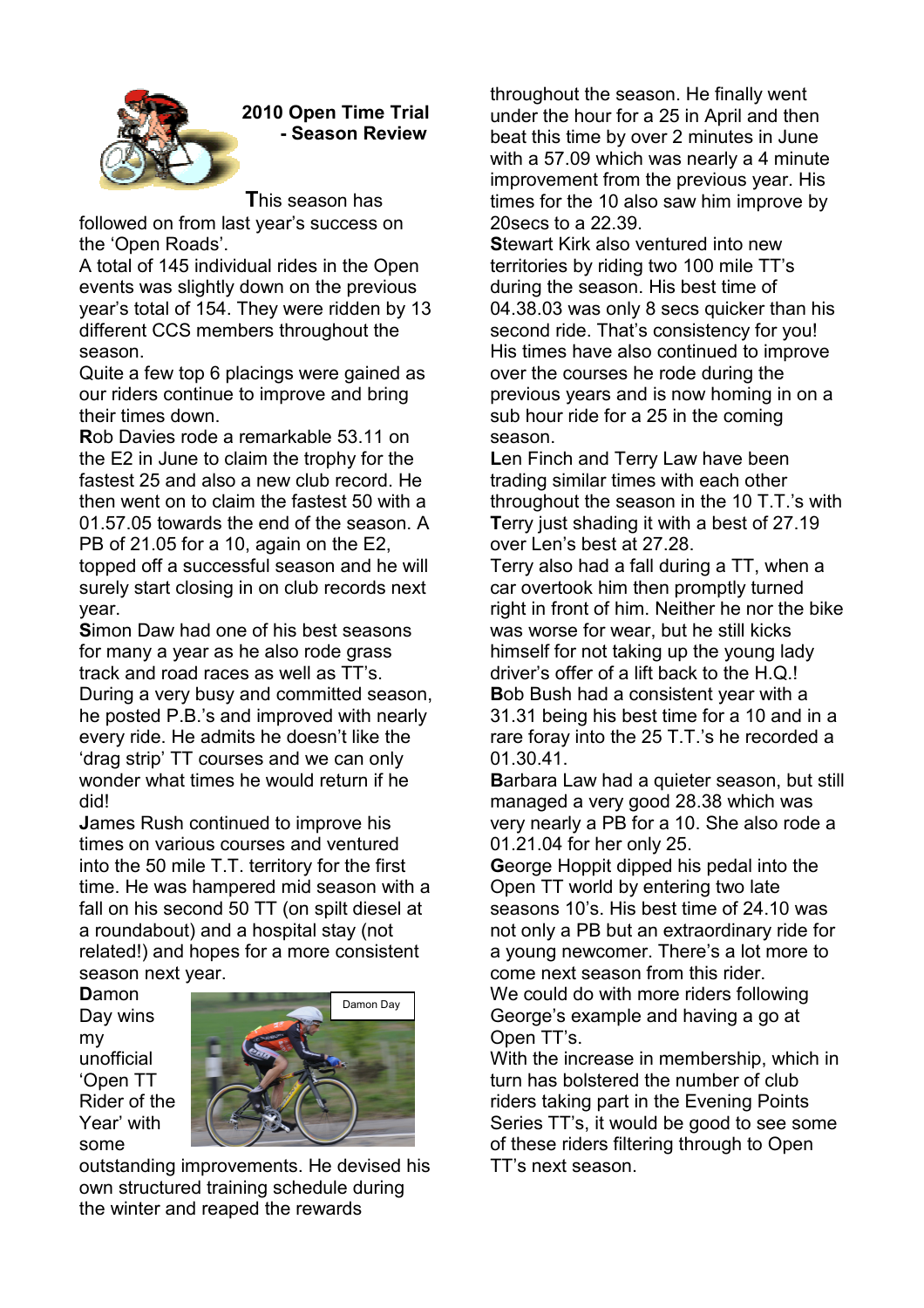#### **CCS Hill climb**

By 'Bloke at the Bottom'

**O**rganiser Andrew Hoppit received a bumper entry for CCS's Open Hill Climb which also doubles as the East Anglian Hill Climb Championship. Even the weather behaved



itself and stayed mainly sunny throughout. A very large crowd assembled on the hill, to add to the atmosphere, as they cheered all the riders on, with Mark Gentry bringing over a sizeable group with the club run, to swell the numbers.

The field was depleted by 'no shows' on the day from 11 riders which is always disappointing for organisers and spectators alike.

For once, a local rider, Paul Moss  $(2^{nd}$  last year) from the Stowmarket club, scooped the fastest time of the day and first prize with a very quick 46.07sec.

Visiting rider, Richard da Silva from Stevenage CC, took  $2^{nd}$  place with 47.02 secs which was just 1/100ths of a second faster than third place man Daniel Zagni from Ipswich BC. James Rush's hopes of retaining the CCS hill climb trophy were dashed just yards from the finish line when a 'Sunday driver' stopped in front of him.

Simon Wright's quick 51.02secs time was therefore good enough to claim the title. Matt Shotbolt was another victim of 'hill traffic' but still recorded a very good 53.02sec ride for 2<sup>nd</sup> CCS rider home. James ended up with a

54.08 ride for  $3<sup>rd</sup>$  place. Other CCS riders included hill returnee, Rob Harman with a good 57.05 which was just 4/100ths quicker than Viv Marsh's great effort. Trevor Pillet's hill debut





record a decent 1min 02.08sec for a first ride. Junior rider, George Hoppit, now a bit of a Semer hill veteran, knocked a whopping 11 secs off his previous best time with a 1min 07.09.

As ever, CCS showed up what they do best – 'organising events'. Andrew should be congratulated for his efforts.

ride saw him

# **Tour of the Peaks**

By Viv Marsh

"**L**iving as I do, nearer Colchester than Sudbury, I have been joining regular training rides with a group of riders associated with the 53-12 Tri-Club in Colchester. They are mostly pretty strong riders, certainly better than me so it has helped me to improve my speed and climbing slightly over the last year. However I was still rather dubious about the wisdom of entering the Tour of the Peak sportive with them in October. I stressed that if I did they should not wait for me on the ride but they insisted that it would be fine so one Friday evening six of us (5 he's and one she) set off for the Peak District in two vans loaded with lots of expensive carbon fibre - and my bike. Knowing I would struggle keeping up on the hills I opted for steel with a triple chain-set.

We had a pretty awful time with the Friday night traffic and a puncture in one of the vans



(obviously not using Schwalbe Marathon Plus tyres – Ed) before we even left Colchester but eventually arrived at a Pub/B&B near the event HQ for a carb-loading evening meal and a few doses of fermented barley, sports recovery drinks. We woke at 5.30 am for our home-prepared breakfasts – too early for the b&b breakfast. The morning was cold and dark being the last day before the clocks changed back to GMT but we filled our bellies, bidons and pockets with various nourishments for the day ahead.

The ride was billed as 97 miles and climbing the three notorious climbs of The Cat & Fiddle (375m over 11km), Winnats Pass (170m over 2.1km) and Holme Moss (395m over 7km). All pretty scary stuff for this soft East Anglian boy but hey, I've been up Mt Ventoux – this should be easy. With over 1,000 entrants we were set off in groups of about 30-40 and got on our way without incident at 8.10am. We rolled through Chapel-en-le-Frith down to Whaley Bridge where we dutifully stopped and waited for the lights. Then it all got rather colourful the lights went green, my heart rate shot into the red and my mood went black. We climbed and climbed and as predicted I was soon left behind most of the others. I found myself staying fairly close to Jason but Grahame,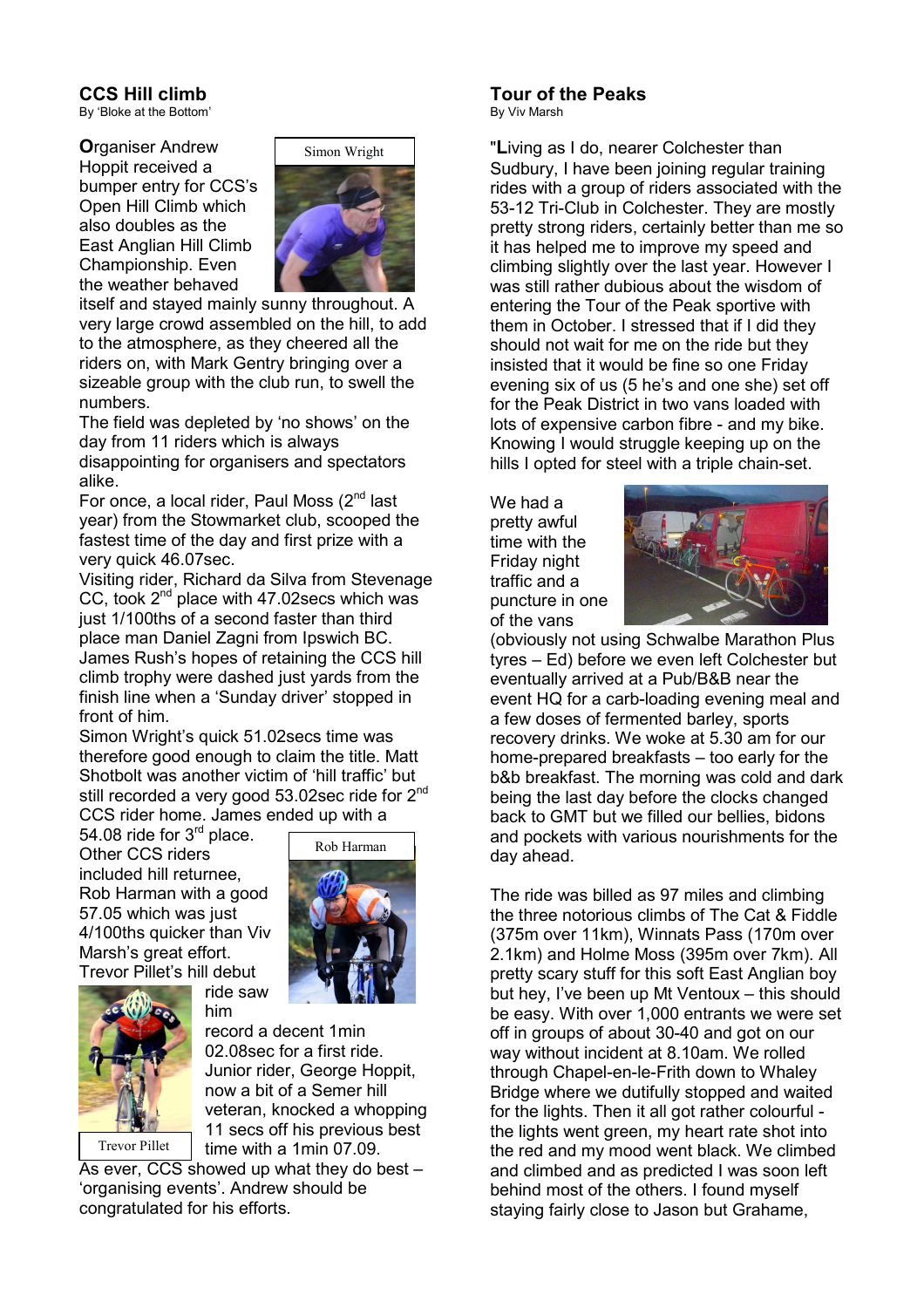Ruth, Perry and Daz disappeared up the road. As they'd insisted, they waited at various laybys and junctions for us to regroup. This was great but of course meant that we never got any rests. (I know what you mean.. Ed) After what seemed like an interminable climb we arrived in Macclesfield and passed straight through and out onto the Cat & Fiddlesupposedly the first climb but my legs were already burning.

I'd ridden this one before however – several years ago on a mountain bike - and my memory of it being long but steady proved to be accurate and although the others still disappeared round the first corner I enjoyed the climb that was relatively comfortable at my pace. We climbed up into cloud to the infamous Cat & Fiddle pub at the summit, at 515m on what is often considered the most dangerous road in England. After the initial 3km which is fairly steep, the gradient eases. At halfway you get a first glimpse of the top, still 5.5km away, but by then the hard part is over. There is even a downhill section after about 6km. Whilst not especially difficult, it is a lovely climb with expansive views over the Cheshire countryside – at least it would have had if it weren't so misty. After re-grouping at the pub the reward of the climb was a long descent down the other side which was pleasant but somewhat chilly. We passed and re-passed each other on the ups and downs to Tideswell where Jason and I, off the back again, missed the first feed stop completely and ended up ahead of the others who were kindly waiting for us at the control. It took us a while to realise our mistake but with the very hilly terrain there was no way we were going to retrace. At the top of the next climb we tried to phone them but settled for sending text messages to explain our mistake.

We decided that as the others were continually waiting for us there was no point in waiting for them, so we pressed on to Winnats Pass as the sun came out and it turned into a very pleasant day. Although a relatively short climb (still well over a mile) the road kicks up ferociously and winds through a cleft, surrounded by towering limestone pinnacles. It seems to get steeper and harder as you climb. The steep-sided green valley is scattered with grey rocks that the road cuts through like a fairytale book picture. On two wheels it's a nightmare but today was crowded with wellwishers cheering us on. One family shouting encouragement and ringing a hand bell can have had no idea how much that spurred me

on – even I couldn't get off and walk while they were ringing so enthusiastically. I was very quickly in my bottom gear (30x23) and there I stayed. Eventually the gradient eased off but continued to climb up to the next junction. Here the 97 mile route splits with a 67 mile alternative so having separated from Jason on the climb I turned up towards the top of Mam Tor and off on my own for a long lonely slog. Both my legs cramped before the top – front and back and I had to stop and stretch them before the thrilling descent into Edale.

After Edale we had almost 5 miles of FLAT! Suddenly in my element and pressed on hoping to hold off the others as long as

possible who I'd been expecting to catch me at any moment. It was short lived elation



though and very soon it was climbing again – another long grinding climb this time. Although separated from my colleagues there were always other riders around. I turned to one and pointed out that we had just passed halfway and with 2 of the 3 climbs behind us must have completed the hard half. He looked at me in astonishment and said that I obviously hadn't done this ride before – that was the easy half! I nearly gave up on the spot but as he pulled away from me I convinced myself he must either be wrong or just lying. How could the second half be harder than the first? Well it was. Almost from that moment onwards it was continual strenuous climbing interspersed with a few short sharp descents. The next stage in particular up to the second feed station was as hard as anything we'd done so far including Winnats. Although I never actually gave up and walked, I was often going no quicker than walking pace and on this back-breaking climb with no apparent name and I had to stop once and lay in the road for a few minutes.

Eventually I crawled into the feed station and devoured a very welcome vegetable soup and bread roll. Amazed that my friends still hadn't caught me I set off for the final 30 mile stretch. It was more of the same – long grinding climbs and short sharp descents. I got to Holmefirth, the most northerly point of the route, and from the traffic lights at the centre of the town the road just went up. The houses and shops were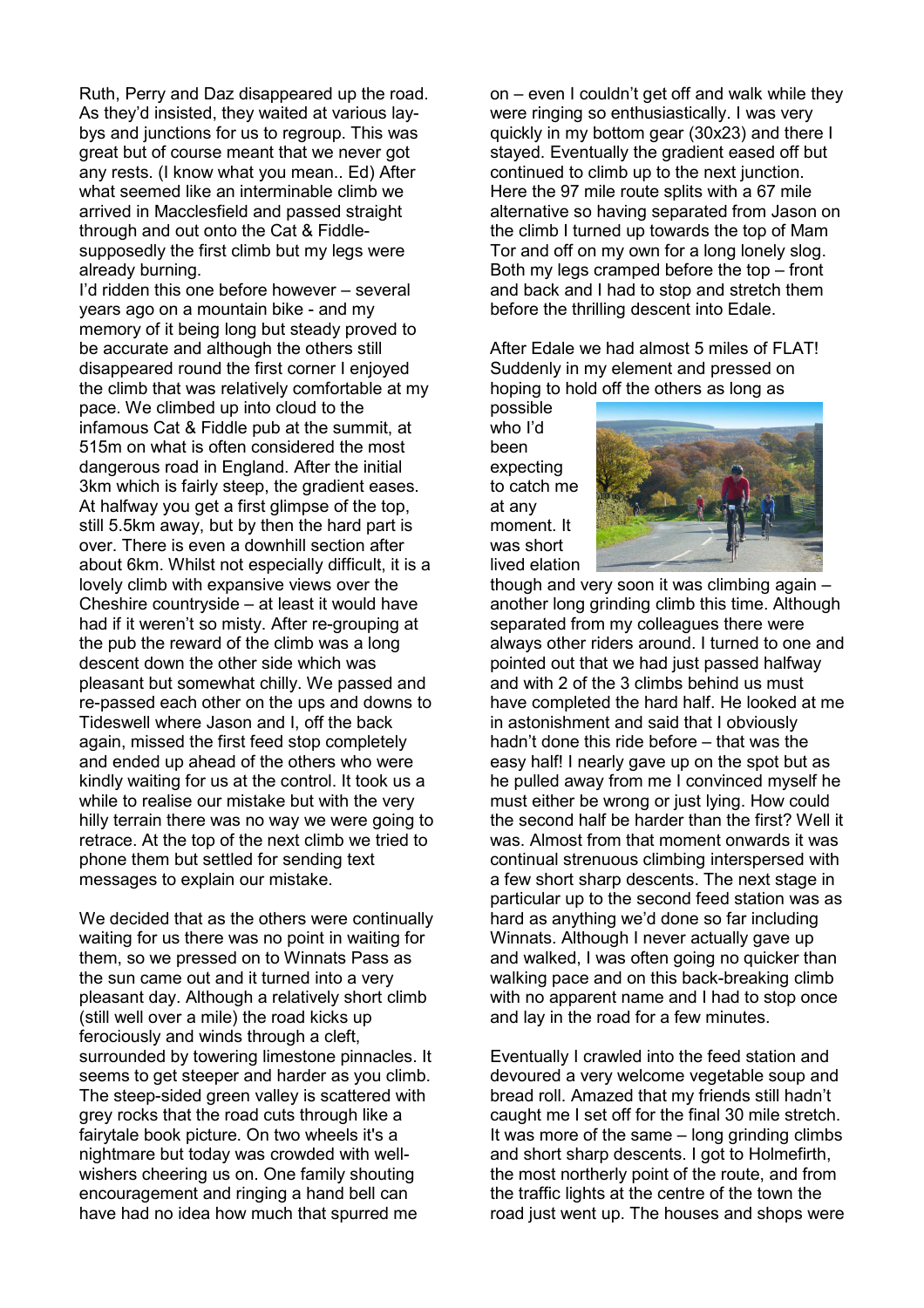all staggered like a staircase as far as you could see. Immediately back in bottom gear I ground my way out of the town and onto Holme Moss itself. This towered above me – it's rather tame name giving no hint as to what this climb would be like. I didn't know at this point that is it known locally as Le Col de Moss! This beast was a proper mountain – especially at this stage of the ride. The road swept round to the left and then the steepness increases through a series of switchbacks. A mile from the summit the gradient climbs above 14%, and remains testing until the summit is crested. It was made even more challenging by the prevailing south-westerly wind. As I left the town I continued to climb skywards. Maybe it was my delusional state but this mountain looked to me, for all the world like the top bit of the climb on Mt Ventoux from Malaucene. It was barren and relentless with a perfectly smooth road snaking up to the top where a transmission aerial was sited. The road had distance markings to the top every quarter of a mile. It was another relentless grovel in that bottom gear. Also like Ventoux everyone else had long gone and I was alone – but this time I was ahead. How did that happen? Where was everyone? At last I crawled over the exposed summit and into a howling head wind that was so strong I had to keep pedaling on the descent too. But thankfully it was a long fast descent and I convinced myself it would now be a lovely cruise along the valley bottom to the finish in about 15 miles. But of course I was wrong. As with the rest of the day it was more climbing.

About this point, Daz came past me and explained that he had missed the last cut-off point by a few minutes and had been diverted around Holme Moss on a short-cut. If I'd had the strength I'd have thumped him. I'd grovelled over Holme Moss for about an hour and he'd gone round it! Apparently though, the rest of our party had had a disastrous day. Firstly none of them had their phones with them so our message hadn't got to them. They'd waited for almost an hour for us not realising we were ahead. Despite them all being fitter, faster, and stronger than me several of them had struggled on their standard chain-sets and had decided to switch to the 67 mile route after Winnats Pass. Of the two who had followed me, Daz had suffered with bad cramp and only Perry had actually kept on course and was the only one still behind me. I was nearly dead on my feet

having battled to keep ahead of them and only one of them was following me and he was an hour behind!

Anyway my lovely cruise along the valley bottom came to an abrupt end as we turned to leave Glossop and once again the road stretched up as far as I could see. I adopted my now familiar tactic with such spirit sapping climbs and lowered my head so that the peak of my cap prevented me from seeing the full enormity of it. This climb must also have been several miles long and whilst not that steep was so very painful to my tired legs and once again I ground out bottom gear. Eventually nearing the top I told myself that this must be the last climb but of course it was just a quick descent to the next village before were climbing again. Finally within sight of the finish town the route suddenly swung off the main road to the right and undulated along the ridge top before plummeting into the town. Even this wasn't the end though – we went right through the town and out the other side to take in one more climb right back up onto the ridge again before finally dropping back into the town for the finish.

I'd taken 8hrs 15mins to get round the 97 miles – mainly in bottom gear. Perry rolled in two minutes behind me having pulled back almost all of the hour he'd lost waiting for me at the first feed. He was as shattered as I was but was pleased to have finished the full route and to finally catch me too. The others were already making their way home. Once again I realised I had taken on a ride that was beyond my realistic abilities but again I had somehow completed it against the odds. Was it as hard as Ventoux? Well no but it was close and at least on Ventoux you always knew exactly where you were and what you had left to do. Here every corner revealed a new horror so mentally I think it was even tougher. When will I learn?